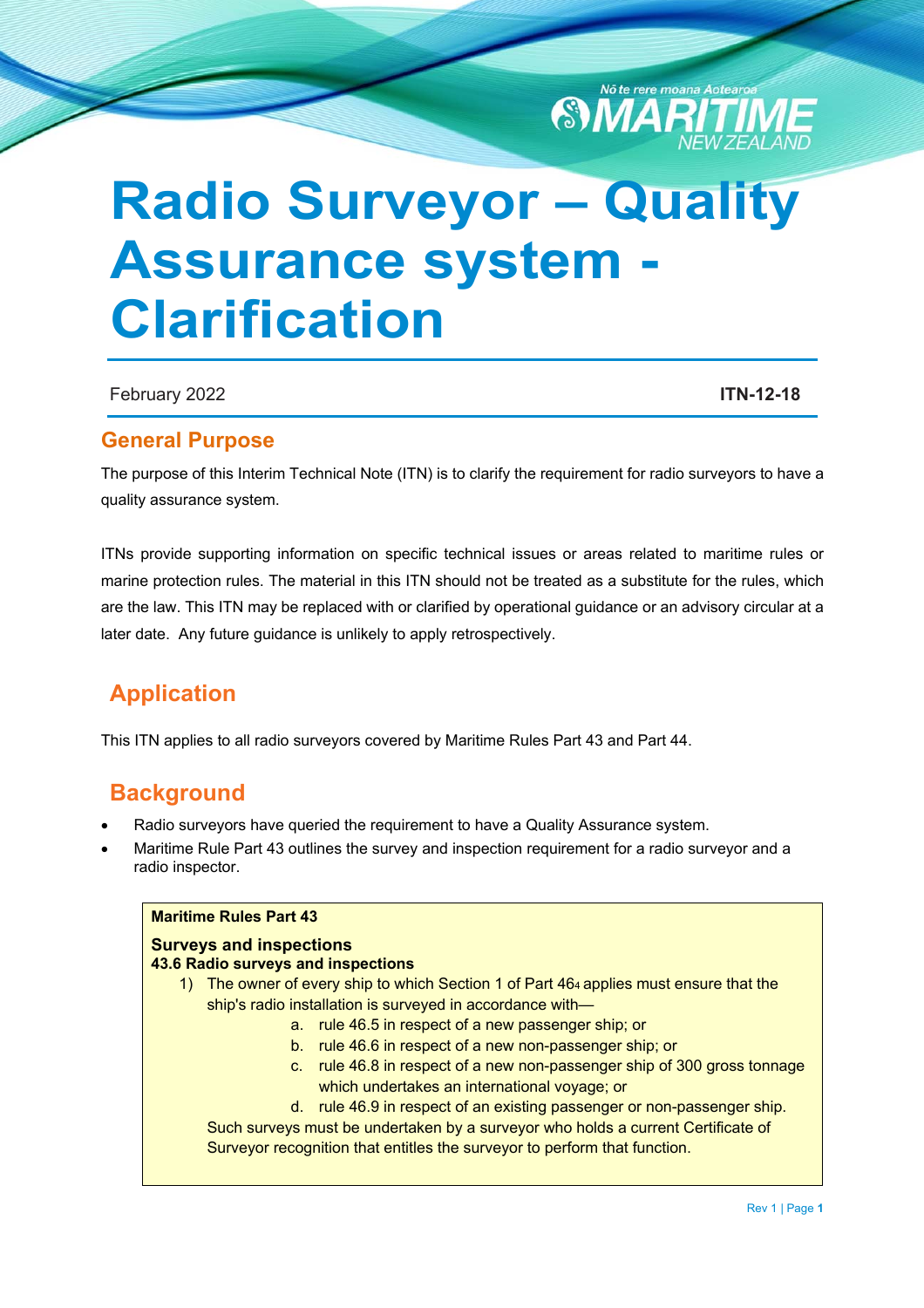- 2) The owner of every fishing ship which is assigned unlimited area operating limits under Part 20 must ensure that any radio installation fitted in the ship is surveyed by a surveyor who holds a current Certificate of Surveyor recognition that entitles the surveyor to perform that function—
	- (a) when the radio installation is installed; and
	- (b) annually after the radio installation is installed.
- 3) A maritime transport operator whose maritime transport operation uses a ship to which Part 19 applies, other than a fishing ship to which rule 43.6(2) applies, must ensure that any radio installation fitted in the ship is inspected by a radio inspector recognised by the Director under rule 43.7—
	- (a) when it is installed; and
	- (b) at 4 yearly intervals after its installation; and
	- (c) at such intermediate periods as may be determined by—
		- (i) the relevant survey plan prepared under rule 19.63.; or
		- (ii) for ships operating under rule 19.81(3), the relevant survey plan
			- under the safe ship management system.
- Maritime Rule Part 44.21(2) outlines some of the requirements for application for Certificate of Surveyor Recognition:

#### **Maritime Rules Part 44.21(2)**

- 2) The applicant must apply for a Certificate of Surveyor Recognition in accordance with section 35 of the Act and provide the following information, in a form acceptable to the Director:
	- a) the extent and type of surveys that the applicant intends to undertake;
	- b) evidence of holding relevant qualifications, or having relevant training or experience, in survey to the satisfaction of the Director; and
	- c) such further particulars relating to the applicant as may be required by the Director.
- Maritime Rule Part 44.22 outlines requirements for issue of the Certificate of Surveyor Recognition:

#### **Maritime Rules Part 44.22 44.22 Issue of Certificate of Surveyor Recognition**  (1) The Director must issue a Certificate of Surveyor Recognition if satisfied that the applicant— (a) meets the fit and proper person criteria under section 50 of the Act and the applicable requirements of this Part; (b) is competent and has the technical qualifications and experience to undertake the surveys for which the application is made; (c) has agreed to satisfy, any other conditions imposed on the certificate by the Director under subrule (2); (d) has agreed to conduct every survey— (i) in a manner consistent with any requirements as to the performance of survey as imposed by the Director under this Part; (ii) in a manner consistent with all applicable maritime rules and marine protection rules; (iii) in a manner consistent with industry best practice; and (iv) taking into consideration any relevant guidelines recommended by the Director: and (e) has agreed to exercise reasonable skill, care, competence, and diligence at all

times when providing services subject to this Part.